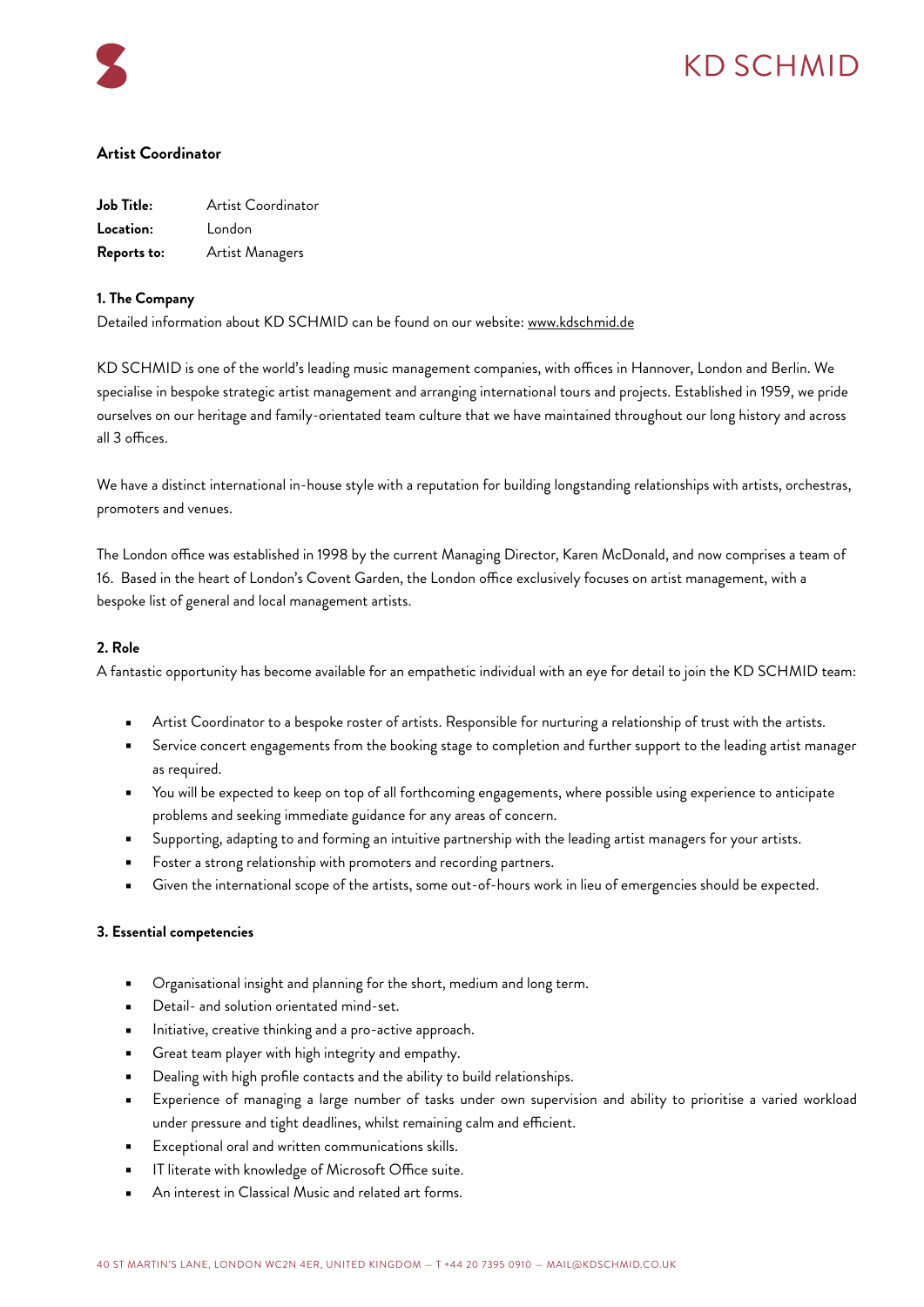

## KD SCHMID

Fluent spoken and written German would be a distinct advantage

#### **4. Key Responsibilities**

- ❖ **Logistics and Administration:**
	- Itineraries: Responsibility and confidence in preparing and finalising artist itineraries in good time prior to engagement periods.
	- **Engagements:** take complete ownership of the engagement servicing once bookings and finances are confirmed:
		- Liaise between artist and promoter for rehearsal schedules, score materials etc.
		- Providing PR materials to the promoter.
		- Hotel and apartment research and bookings as per the artist's distinct preferences.
		- Organise car transfers.
		- Ensuring key email chains are filed to support the ongoing effective running of the team.
	- **Visas, A1s and Withholding Tax:** arranging and processing visas and ensuring timely application for A1s and UK withholding tax applications.
	- Concerts: arranging pre/post-concert activities, handling backstage lists, arrange comps and tickets.
	- **Diary:** maintaining and updating company diary system (Overture) with all artist logistics and financial information. Producing draft long-term schedules.
	- Contracts: swift recovery and checking of all details, consulting with Legal & Finance on any issues.
	- Fees: issue fee invoices to promoters in a timely manner and coordinate with Finance/Artist to ensure timely fee payments.
	- Royalty Statements: timely recovery and checking through all royalty statements.
	- **Commission Invoices:** carefully process and issue commission invoices for your artists and coordinate with Finance.
	- **General office administration:** duties shared with other coordinators.

#### ❖ **Staff Travel Preparation**

- Request and confirm promoter meetings.
- Travel research and booking flights/hotels.
- Producing staff itineraries.
- Collate artist briefings and prepare meeting materials.
- Request & manage staff travel per diems.

#### **5. What KD SCHMID offers**